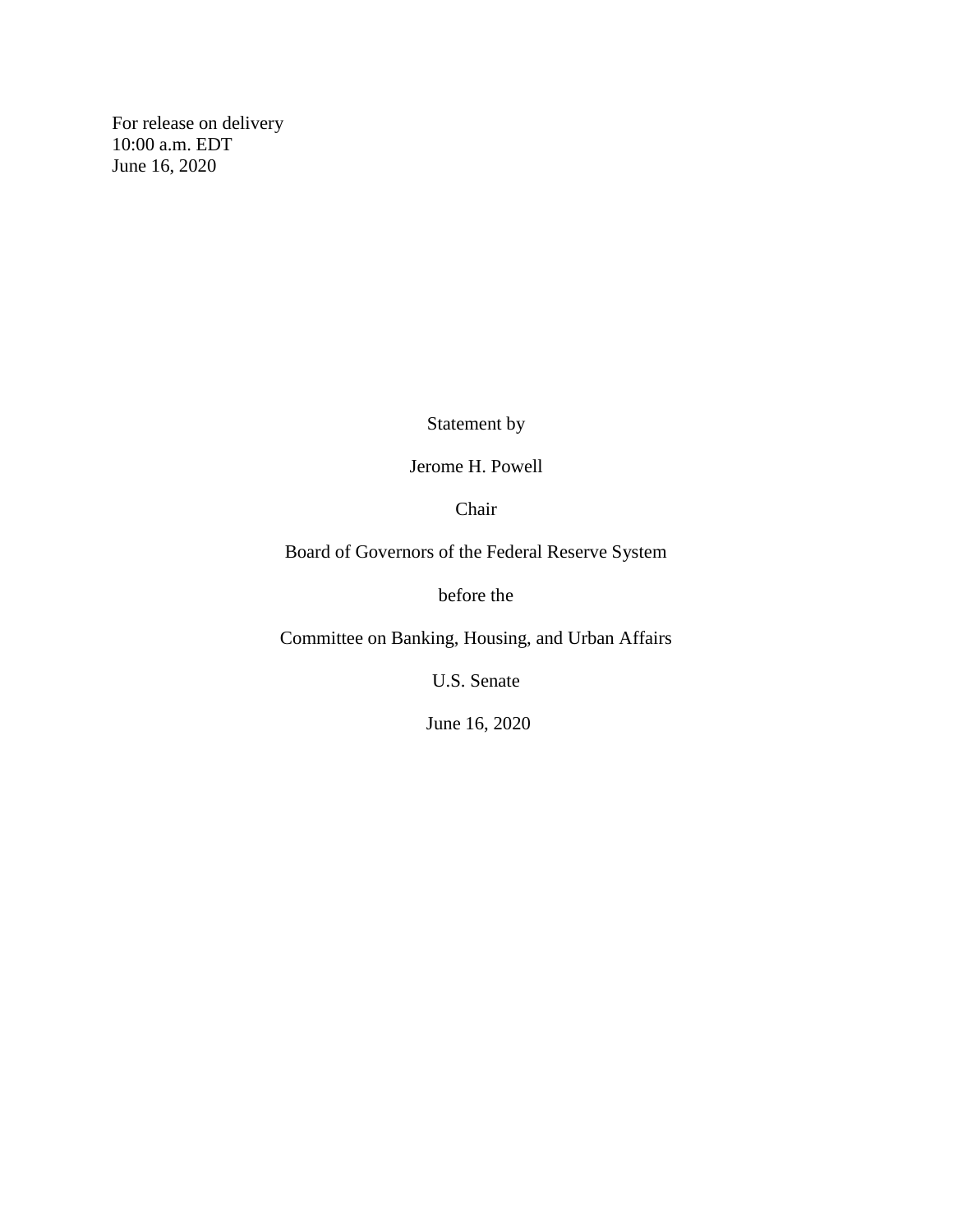Chairman Crapo, Ranking Member Brown, and other members of the Committee, thank you for the opportunity to present the Federal Reserve's semiannual *Monetary Policy Report.*

Our country continues to face a difficult and challenging time, as the pandemic is causing tremendous hardship here in the United States and around the world. The coronavirus outbreak is, first and foremost, a public health crisis. The most important response has come from our health-care workers. On behalf of the Federal Reserve, I want to express our sincere gratitude to these dedicated individuals who put themselves at risk, day after day, in service to others and to our nation.

## **Current Economic Situation and Outlook**

Beginning in mid-March, economic activity fell at an unprecedented speed in response to the outbreak of the virus and the measures taken to control its spread. Even after the unexpectedly positive May employment report, nearly 20 million jobs have been lost on net since February, and the reported unemployment rate has risen about 10 percentage points, to 13.3 percent. The decline in real gross domestic product (GDP) this quarter is likely to be the most severe on record. The burden of the downturn has not fallen equally on all Americans. Instead, those least able to withstand the downturn have been affected most. As discussed in the June *Monetary Policy Report,* low-income households have experienced, by far, the sharpest drop in employment, while job losses of African Americans, Hispanics, and women have been greater than that of other groups. If not contained and reversed, the downturn could further widen gaps in economic well-being that the long expansion had made some progress in closing.

Recently, some indicators have pointed to a stabilization, and in some areas a modest rebound, in economic activity. With an easing of restrictions on mobility and commerce and the extension of federal loans and grants, some businesses are opening up, while stimulus checks and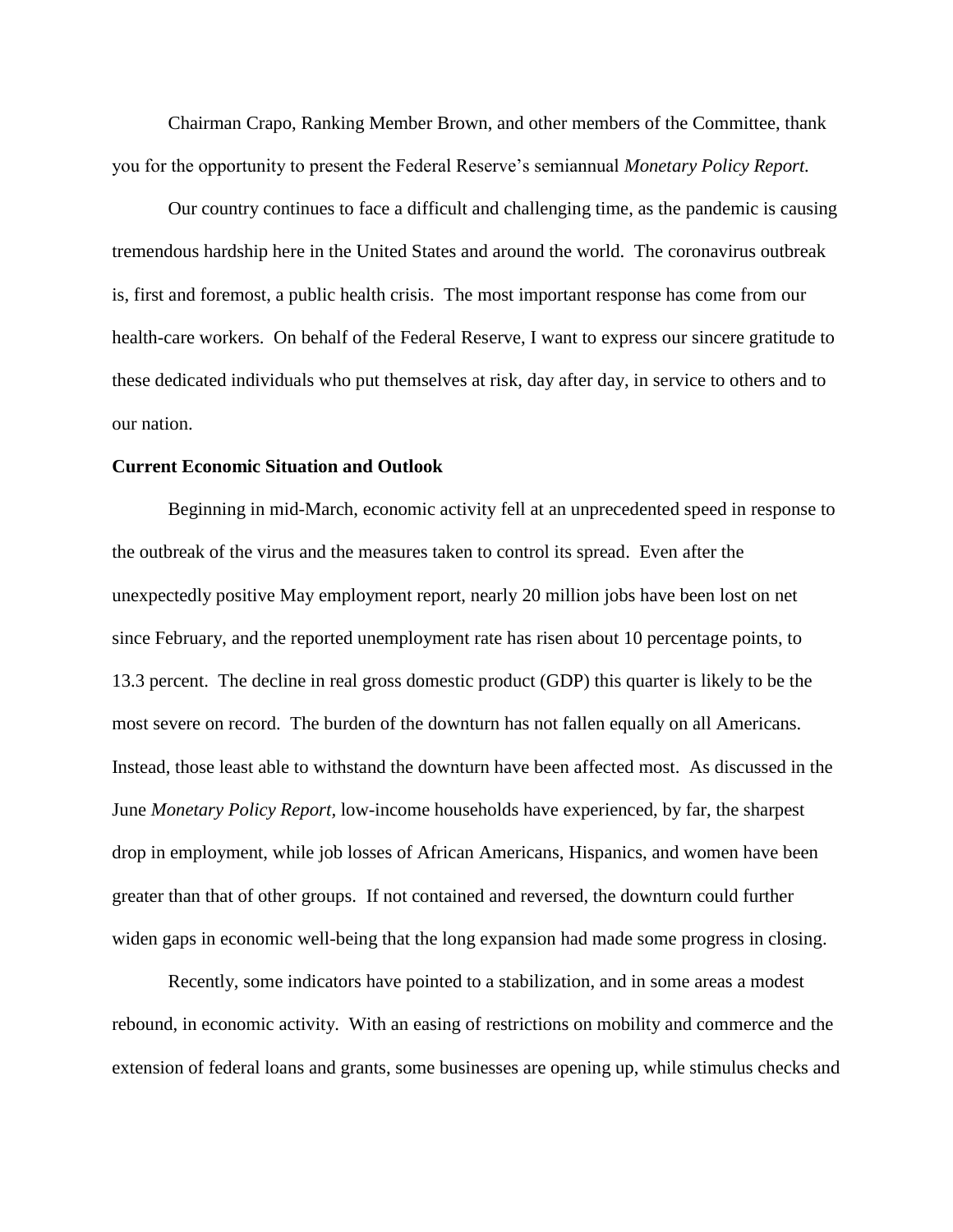unemployment benefits are supporting household incomes and spending. As a result, employment moved higher in May. That said, the levels of output and employment remain far below their pre-pandemic levels, and significant uncertainty remains about the timing and strength of the recovery. Much of that economic uncertainty comes from uncertainty about the path of the disease and the effects of measures to contain it. Until the public is confident that the disease is contained, a full recovery is unlikely.

Moreover, the longer the downturn lasts, the greater the potential for longer-term damage from permanent job loss and business closures. Long periods of unemployment can erode workers' skills and hurt their future job prospects. Persistent unemployment can also negate the gains made by many disadvantaged Americans during the long expansion and described to us at our *Fed Listens* events. The pandemic is presenting acute risks to small businesses, as discussed in the *Monetary Policy Report.* If a small or medium-sized business becomes insolvent because the economy recovers too slowly, we lose more than just that business. These businesses are the heart of our economy and often embody the work of generations.

With weak demand and large price declines for some goods and services—such as apparel, gasoline, air travel, and hotels—consumer price inflation has dropped noticeably in recent months. But indicators of longer-term inflation expectations have been fairly steady. As output stabilizes and the recovery moves ahead, inflation should stabilize and then gradually move back up over time closer to our symmetric 2 percent objective. Inflation is nonetheless likely to remain below our objective for some time.

## **Monetary Policy and Federal Reserve Actions to Support the Flow of Credit**

The Federal Reserve's response to this extraordinary period is guided by our mandate to promote maximum employment and stable prices for the American people, along with our

- 2 -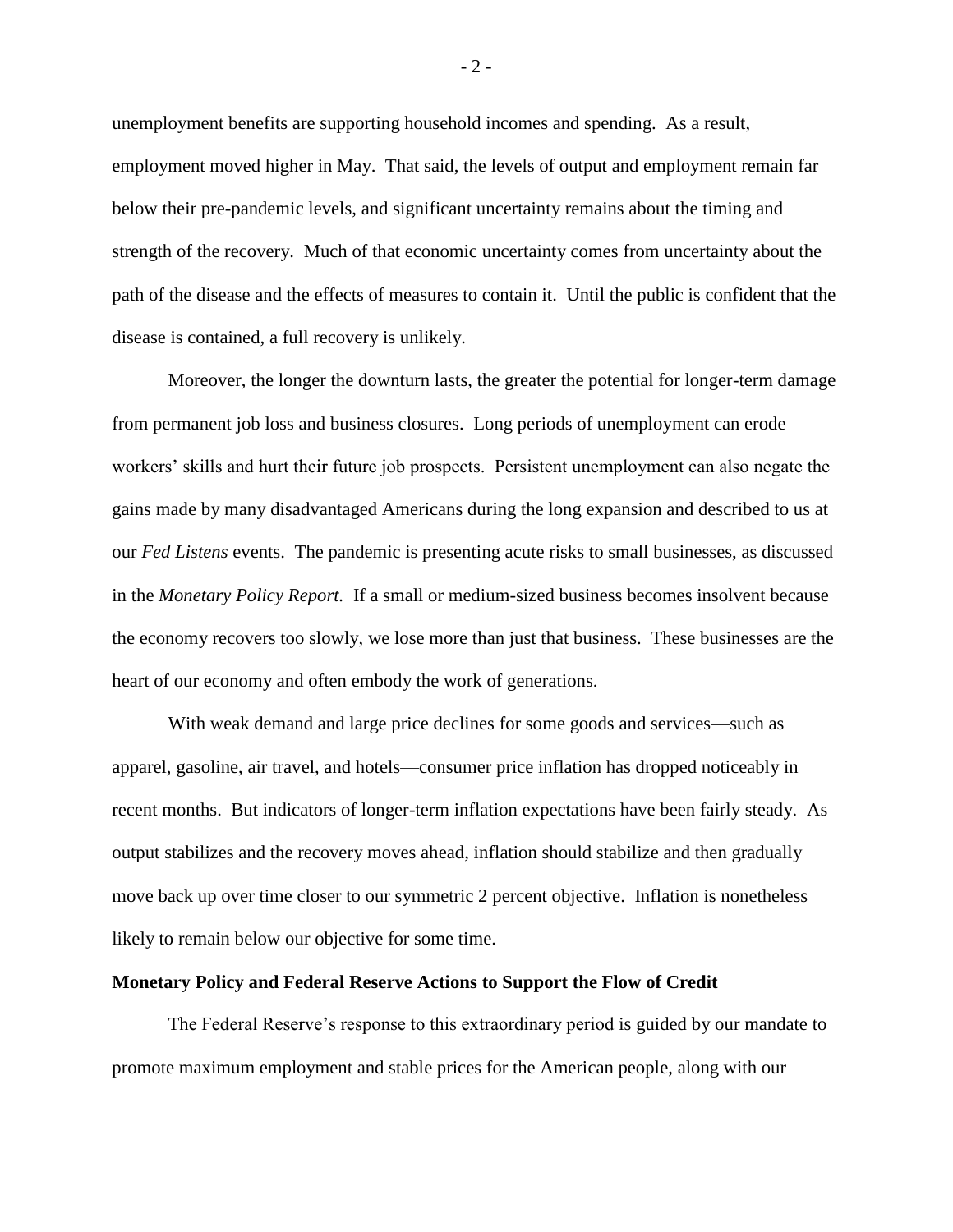responsibilities to promote the stability of the financial system. We are committed to using our full range of tools to support the economy in this challenging time.

In March, we quickly lowered our policy interest rate to near zero, reflecting the effects of COVID-19 on economic activity, employment, and inflation, and the heightened risks to the outlook. We expect to maintain interest rates at this level until we are confident that the economy has weathered recent events and is on track to achieve our maximum-employment and price-stability goals.

We have also been taking broad and forceful actions to support the flow of credit in the economy. Since March, we have been purchasing sizable quantities of Treasury securities and agency mortgage-backed securities in order to support the smooth functioning of these markets, which are vital to the flow of credit in the economy. As described in the June *Monetary Policy Report,* these purchases have helped restore orderly market conditions and have fostered more accommodative financial conditions. As market functioning has improved since the strains experienced in March, we have gradually reduced the pace of these purchases. To sustain smooth market functioning and thereby foster the effective transmission of monetary policy to broader financial conditions, we will increase our holdings of Treasury securities and agency mortgage-backed securities over coming months at least at the current pace. We will closely monitor developments and are prepared to adjust our plans as appropriate to support our goals.

To provide stability to the financial system and support the flow of credit to households, businesses, and state and local governments, the Federal Reserve, with the approval of the Secretary of the Treasury, established 11 credit and liquidity facilities under section 13(3) of the Federal Reserve Act. The June *Monetary Policy Report* provides details on these facilities,

- 3 -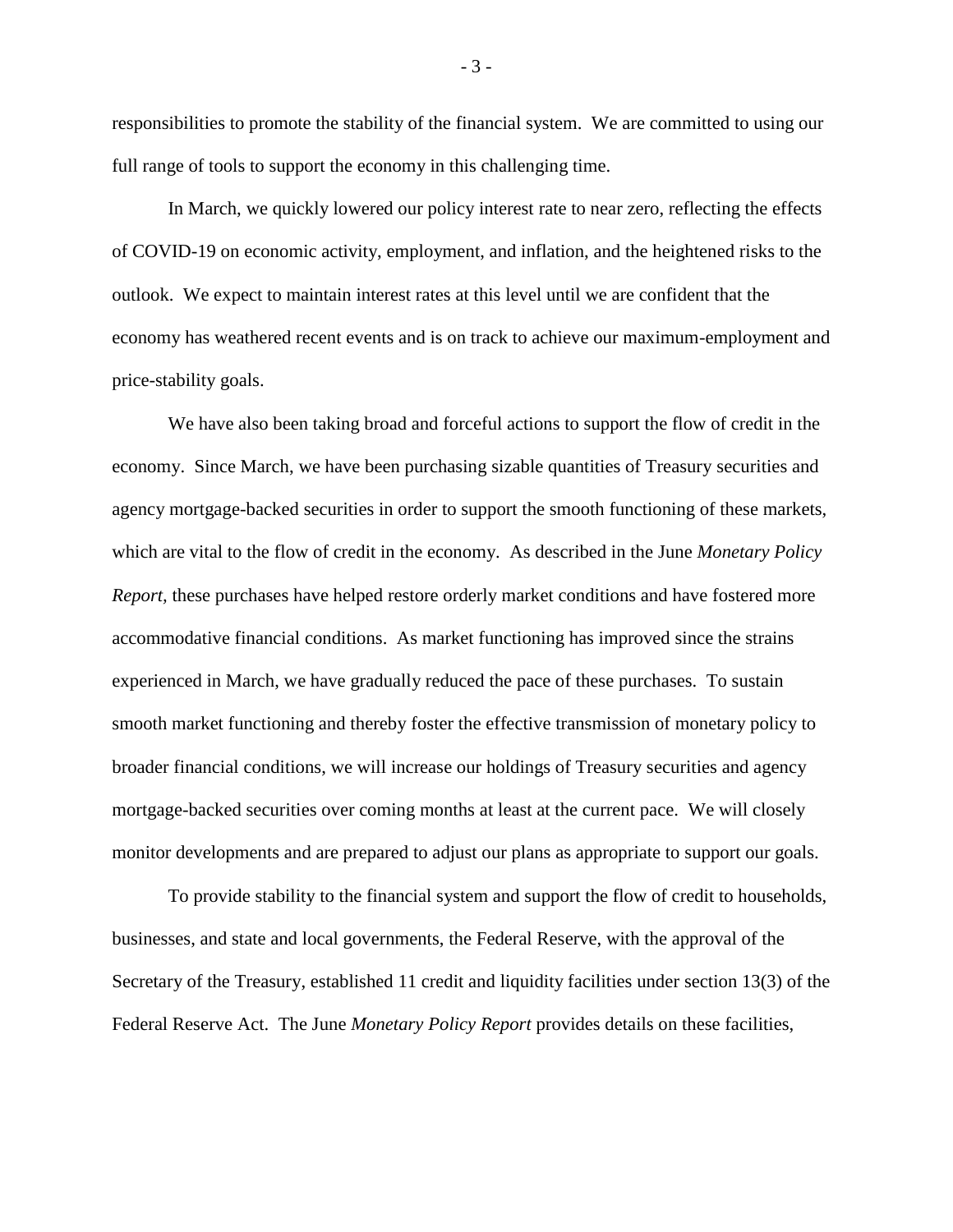which fall into two categories: stabilizing short-term funding markets and providing more-direct support for credit across the economy.

To help stabilize short-term funding markets, the Federal Reserve set up the Commercial Paper Funding Facility and the Money Market Liquidity Facility to stem rapid outflows from prime money market funds. The Fed also established the Primary Dealer Credit Facility, which provides loans against good collateral to primary dealers that are critical intermediaries in shortterm funding markets.

To more directly support the flow of credit to households, businesses, and state and local governments, the Federal Reserve established a number of facilities. To support the small business sector, we established the Paycheck Protection Program Liquidity Facility to bolster the effectiveness of the Coronavirus Aid, Relief, and Economic Security Act's (CARES Act) Paycheck Protection Program. Our Main Street Lending Program, which we are in the process of launching, supports lending to both small and midsized businesses. The Term Asset-Backed Securities Loan Facility supports lending to both businesses and consumers. To support the employment and spending of investment-grade businesses, we established two corporate credit facilities. And to help U.S. state and local governments manage cash flow pressures and serve their communities, we set up the Municipal Liquidity Facility.

The tools that the Federal Reserve is using under its 13(3) authority are appropriately reserved for times of emergency. When this crisis is behind us, we will put them away. The June *Monetary Policy Report* reviews the implications of these tools for the Federal Reserve's balance sheet.

Many of these facilities have been supported by funding from the CARES Act. We will be disclosing, on a monthly basis, names and details of participants in each such facility;

- 4 -